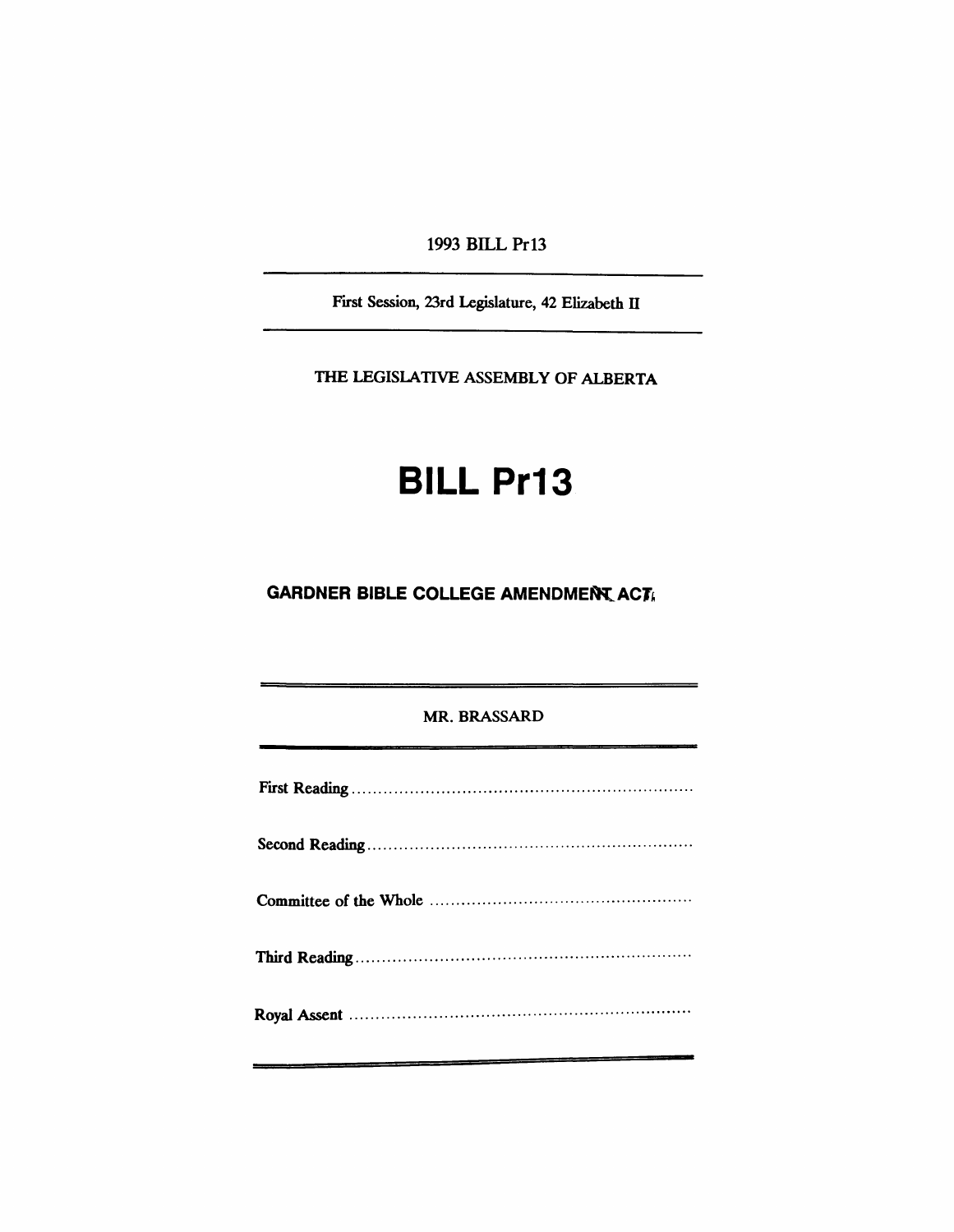*Bill Pr13 Mr. Brassard*

## BILL Pr13

#### 1993

#### GARDNER BIBLE COLLEGE AMENDMENT ACT, 1993

*(Assented to* , 1993)

WHEREAS a petition has been presented praying that the *Gardner Bible College Act,* being chapter 83 of the Statutes of Alberta, 1947, be amended as hereinafter set forth; and

WHEREAS it is expedient to grant the prayer of the petition;

THEREFORE HER MAJESTY, by and with the advice and consent of the Legislative Assembly of Alberta, enacts as follows:

1 *The Gardner Bible College Act is amended by this Act.*

2 The title of the Act is struck out and the following is substituted:

GARDNER COLLEGE, A CENTRE FOR CHRISTIAN STUDIES, ACT.

3 *Section* 1 *is amended by striking out "The GardnerBible College" and substituting* "Gardner College, A Centre for Christian Studies".

*4 Section S(*5) *is amended by striking out "The Gardner Bible College" and substituting* "Gardner College, A Centre for Christian Studies".